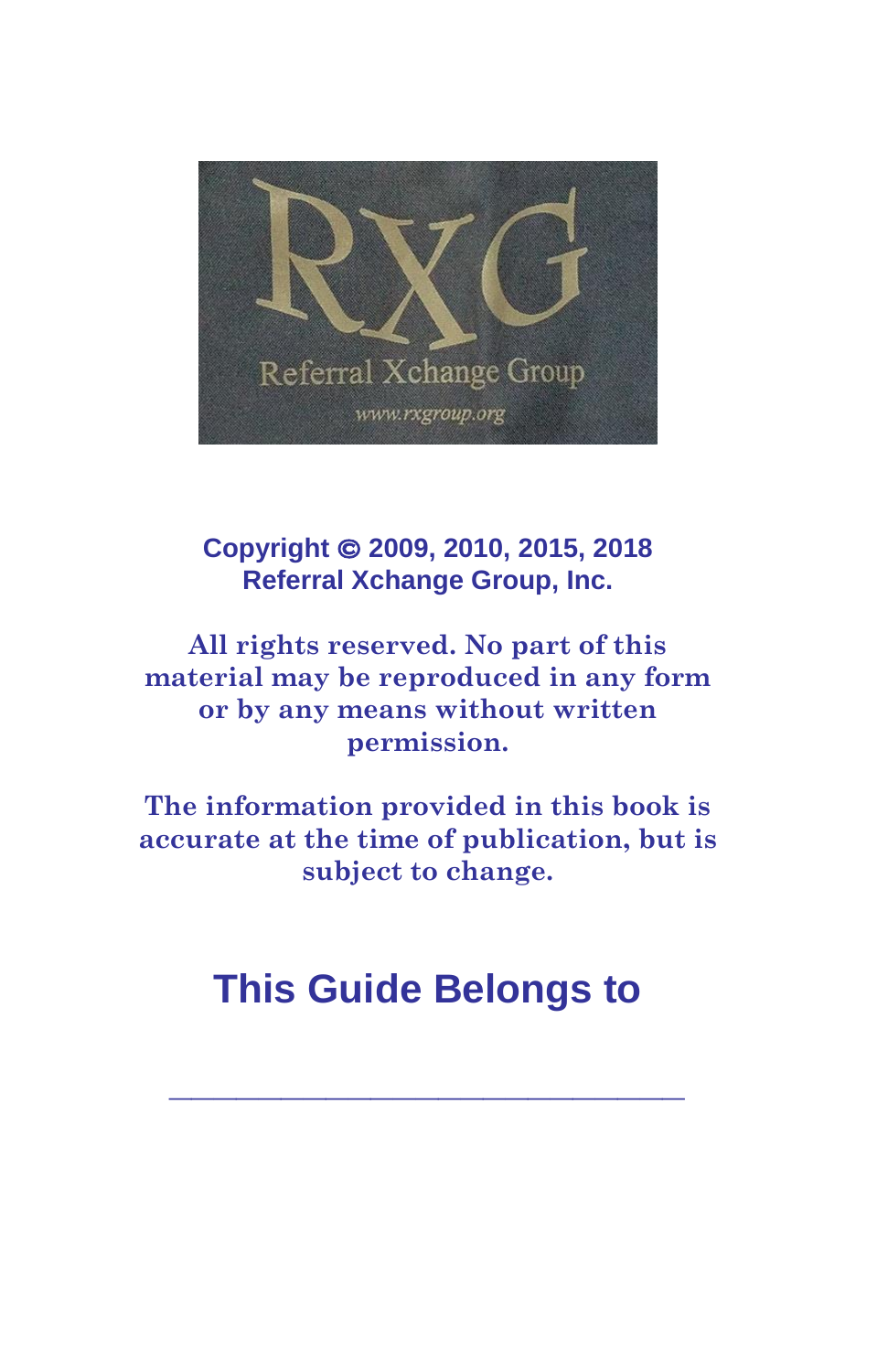## table of contents

#### **REFERRAL XCHANGE GROUP**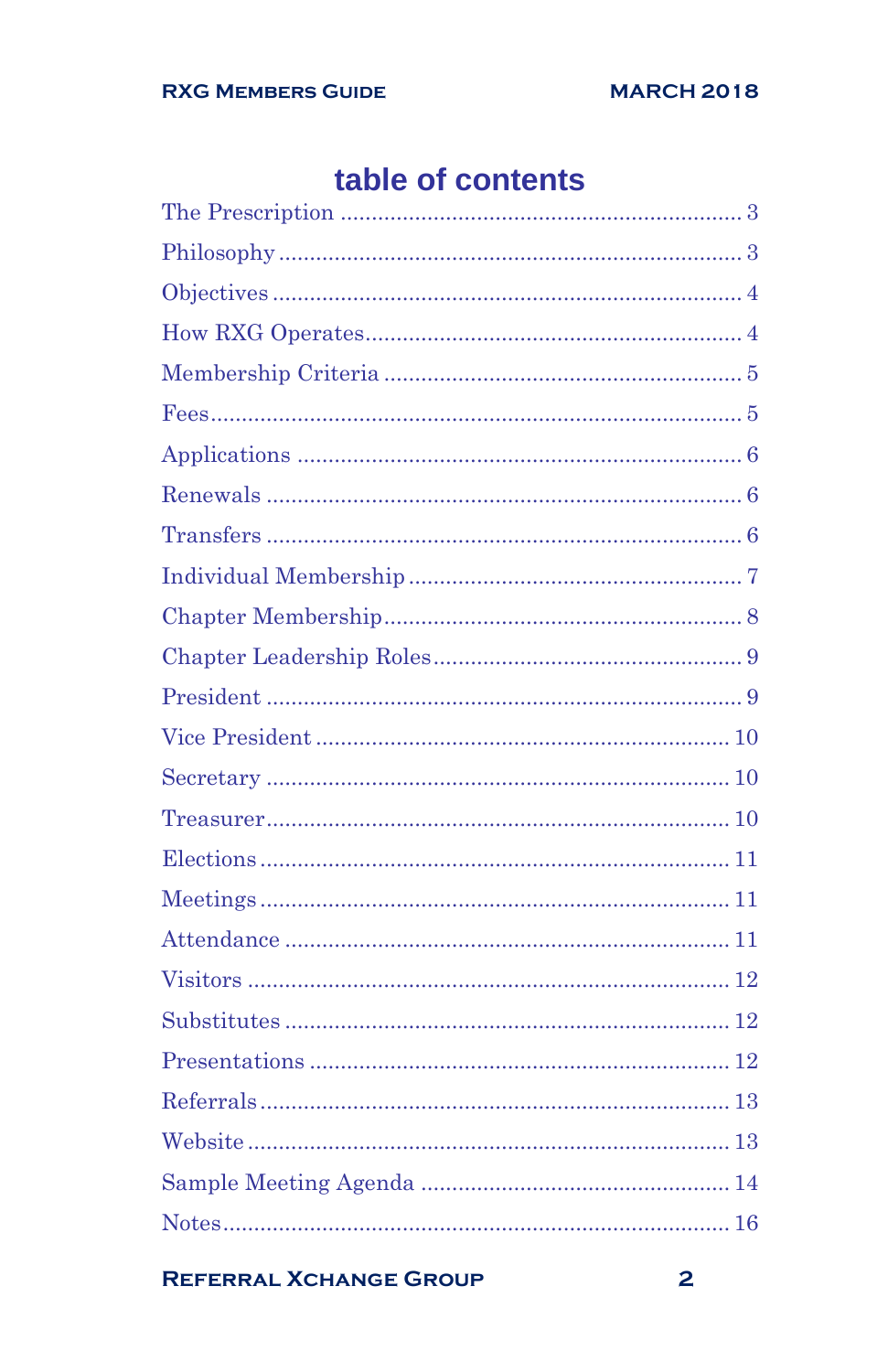## **The Prescription**

The Referral Xchange Group (RXG) is a 501(c)(6) not-for-profit organization where business leaders meet to share referrals as well as educational and business resources.

Our goal is to help members achieve new levels of success in promoting their services and products through the development of long-term professional relationships established through weekly meetings, training sessions, additional exposure in our marketing materials, teleconferences, and networking events. RXG members support each other's businesses by working together as a sales team, actively seeking potential client referrals for each other.

## **Philosophy**

To provide educational and networking resources that

will help emerging and established businesses promote their services and products. Our mission is to



help our members develop long-term professional relationships that will take their businesses or practices to new levels of success.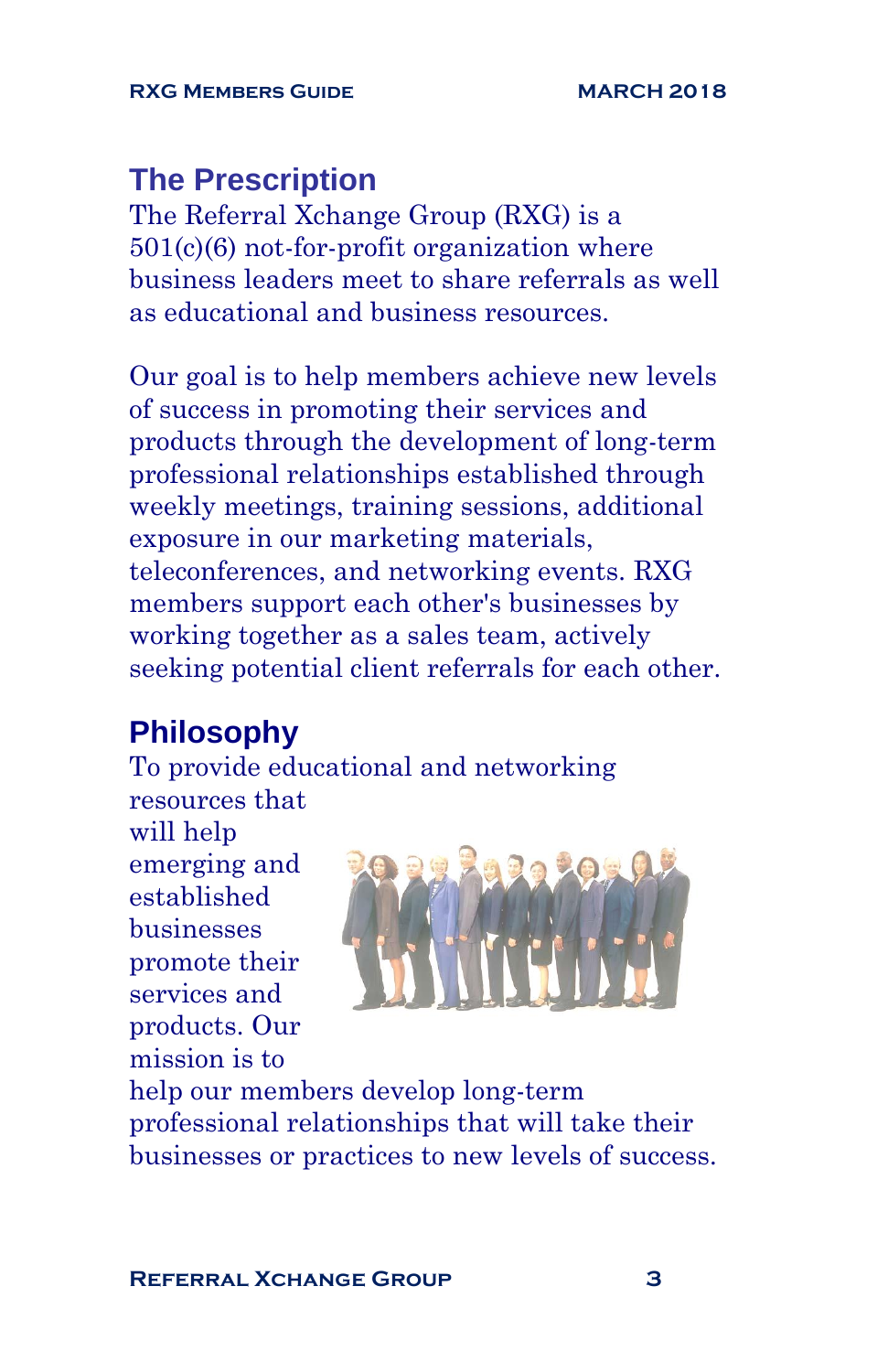#### **Objectives**

To establish and operate an organization that will:

- ✓ Promote achievement
- $\checkmark$  Promote professionalism
- $\checkmark$  Give back to the communities in which we live and work
- $\checkmark$  Help members overcome business barriers

 $\checkmark$  Help encourage and motivate others considering business ownership

 $\checkmark$  Provide a platform for members to discuss issues that may affect their business

Help members enhance their profits through local, regional and national business referrals

## **How RXG Operates**

The organization consists of an Executive Team, currently consisting of two members, who are responsible for the management and administration of RXG. Executive Team members are representatives and responsible spokespersons for the organization. They engage in activities that constructively and aggressively advance the development of the Referral Xchange Group. Executive Team members are available to discuss concerns that relate to the development of the organization.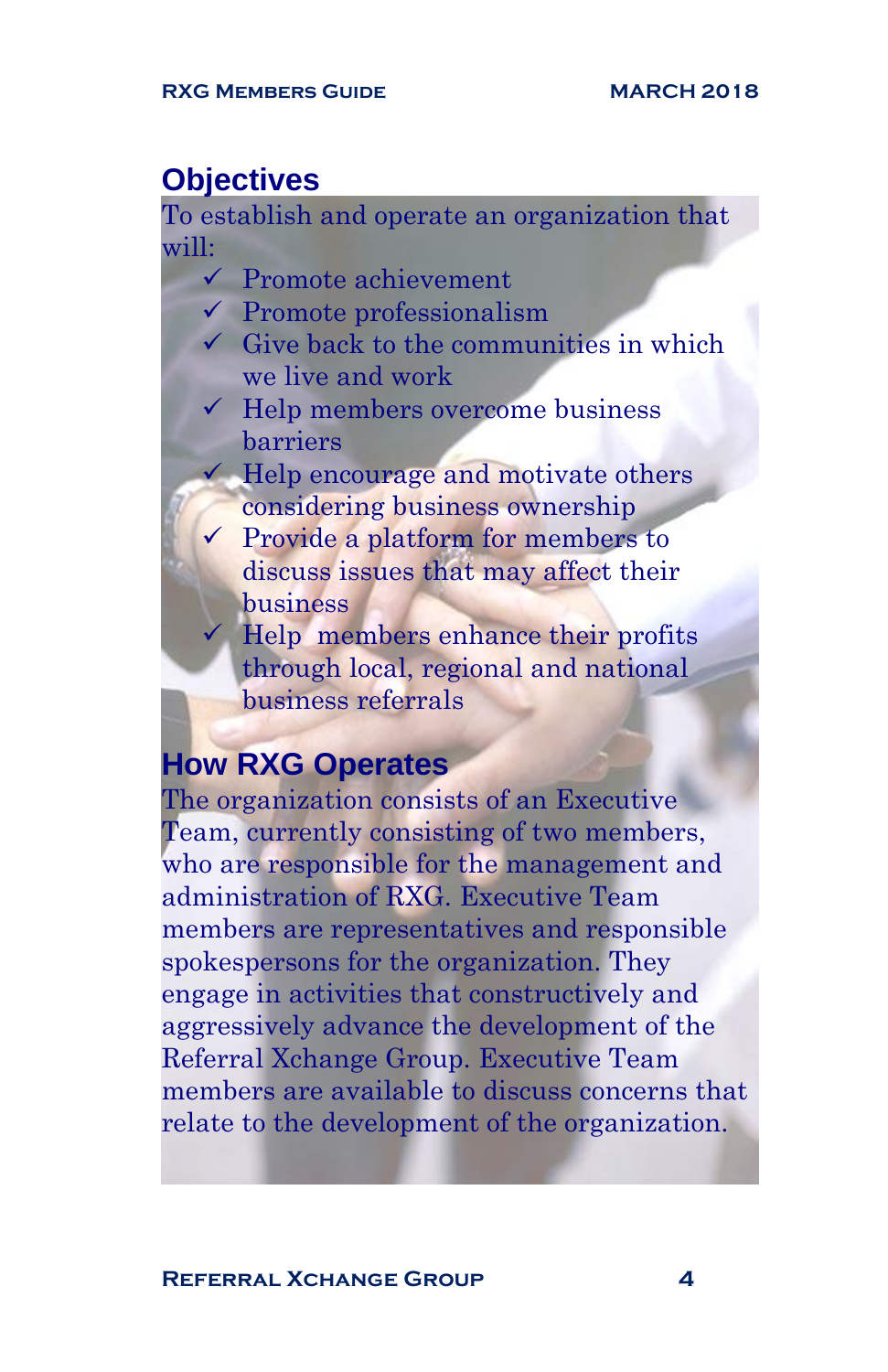#### RXG MEMBERS GUIDE<br>
MARCH 2018

The Executive Team will host periodic meetings for the membership.



## **Membership Criteria**

RXG membership is open to all persons regardless of race, creed, color or religion who are willing to abide by the organization's guidelines and code of ethics. RXG does not accept membership from businesses or organizations that promote:

- $\checkmark$  Hate or violence toward any group
- ✓ Pornography or sexual-oriented merchandising
- $\checkmark$  Illegal activities.

#### **Fees**

Membership in RXG is \$175.00 the first year and \$150 for each renewable year. In addition, there is a monthly fee to cover activities and refreshments. New membership or renewal fees may be paid by cash, check, money order or major credit card. All checks shall be made payable to RXG.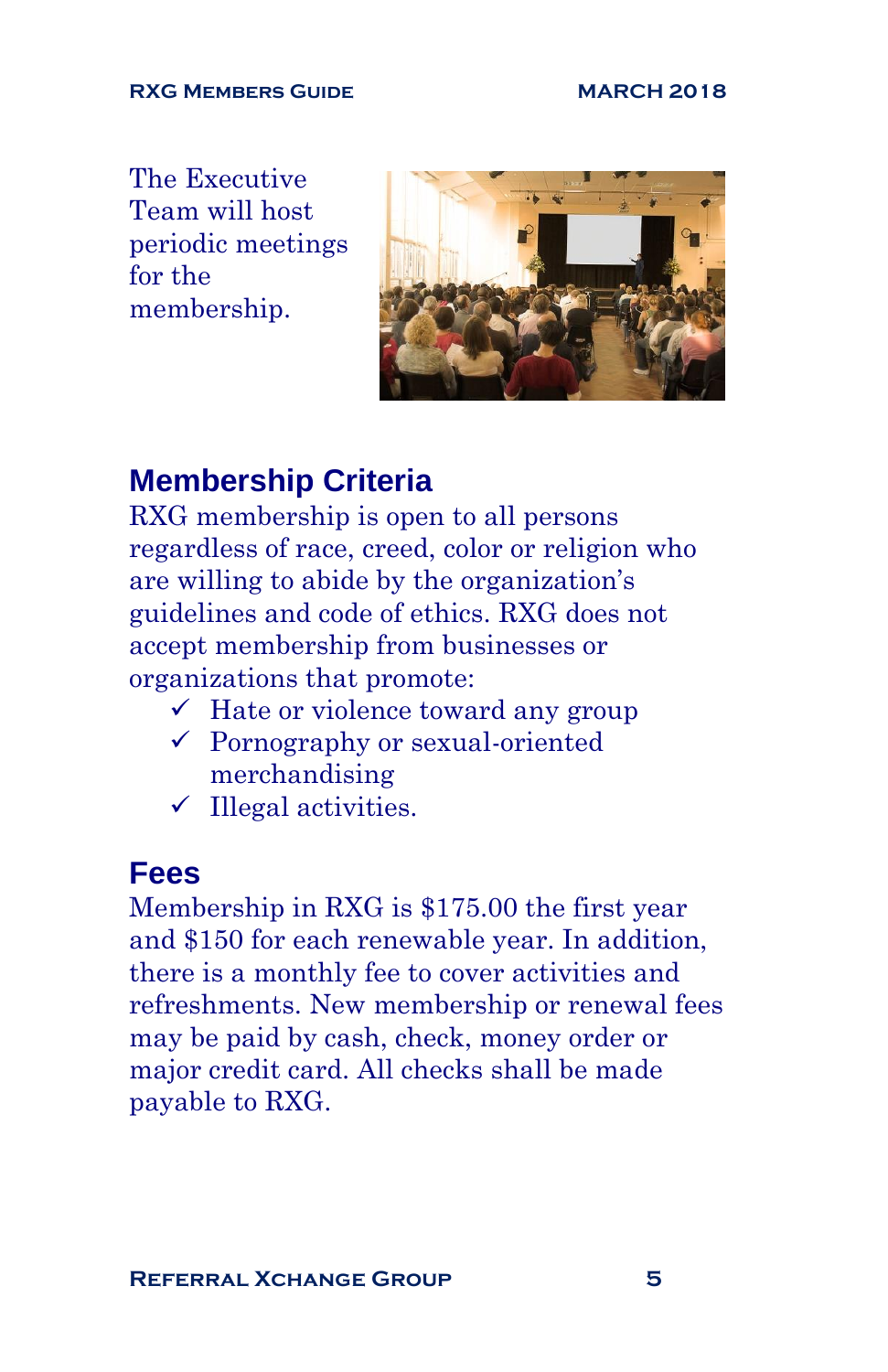## **Applications**

Membership applications are presented to the membership for approval/disapproval and processed by the Executive Team. Please complete all information requested. References will be checked. In cases where there are two applications from the same profession, an interview shall be held with each applicant to determine the most appropriate choice.

Within 30 days after application approval, the new member will receive a name badge, card holder, tote bag and access to the members' area on the organization's website.

#### **Renewals**

Members will be notified via email 30 days prior to their renewal date. If a payment has not been made within 15 days after the renewal date, the member's name will be removed from the RXG website and the member's position will be made available to a new member.

#### **Individual Membership**

We accept only one business specialty as a member. RXG members should not hold membership in other similarly structured network groups.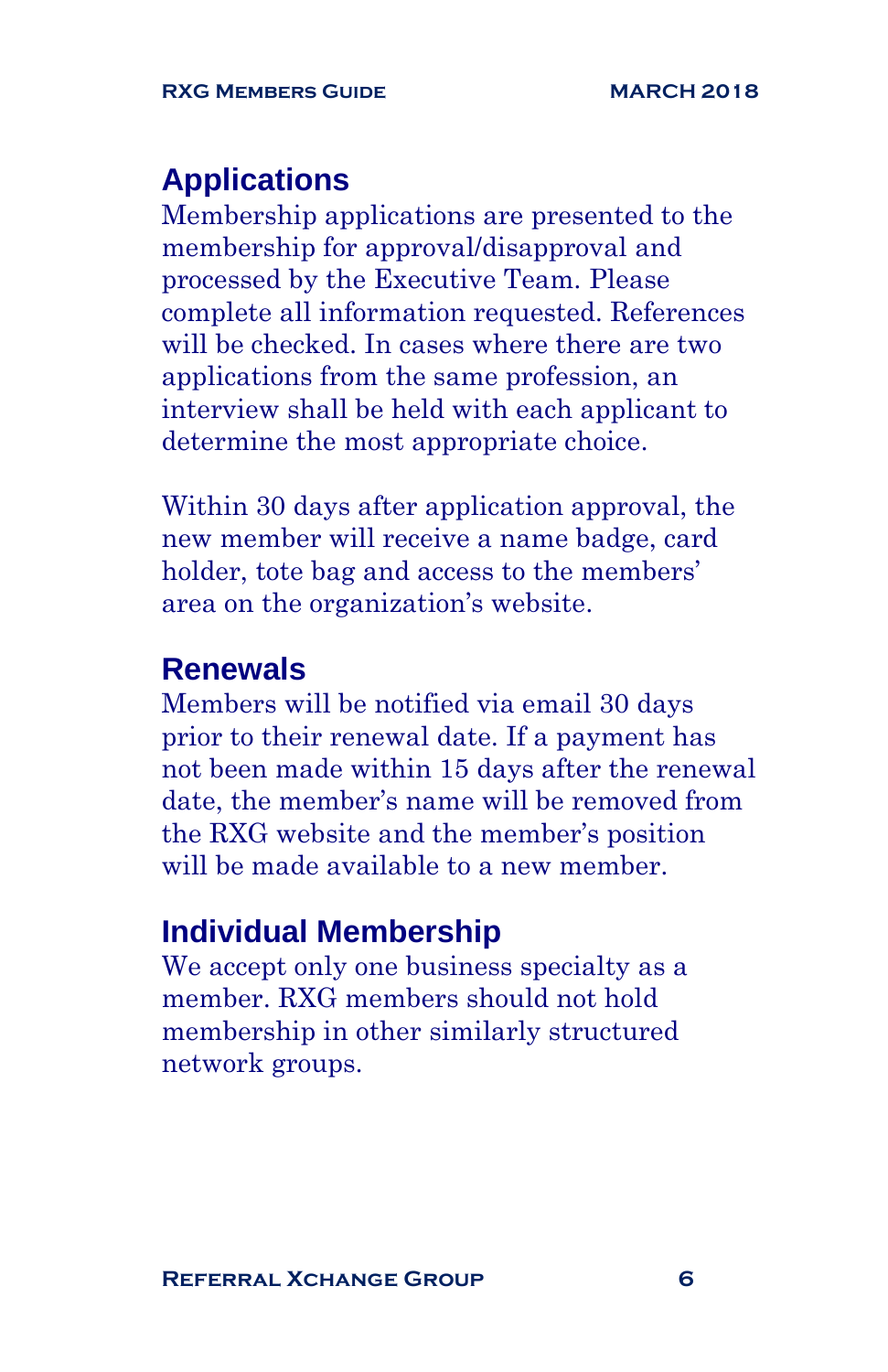## **Meetings**

Meetings take place weekly on Tuesdays at 8:30 am. When inclement weather is a factor, meetings will be held via conference call.

Decisions regarding whether we meet in person or by phone will be based on Prince George's and Charles County public school systems' decisions to delay or close schools due to inclement weather. Information will be relayed via text to members no later than 7:30 am. Please check your cell phones when in doubt.

Meetings will not be held during the month of August and over the Christmas holiday (usually the last two weeks in December). When major holidays (New Year's, Memorial Day, July 4th, and Labor Day) fall on a Monday, no meeting will be held that week. Also, a meeting will not be held the week of Thanksgiving.

#### **Attendance**

Each member must commit to regular attendance and being on time for meetings. If 4 consecutive meetings are missed without any communications from the member, the member's position will be made available to a new member. Excessive absences without communication (more than 6 during a 6-month period) will be treated in the same manner.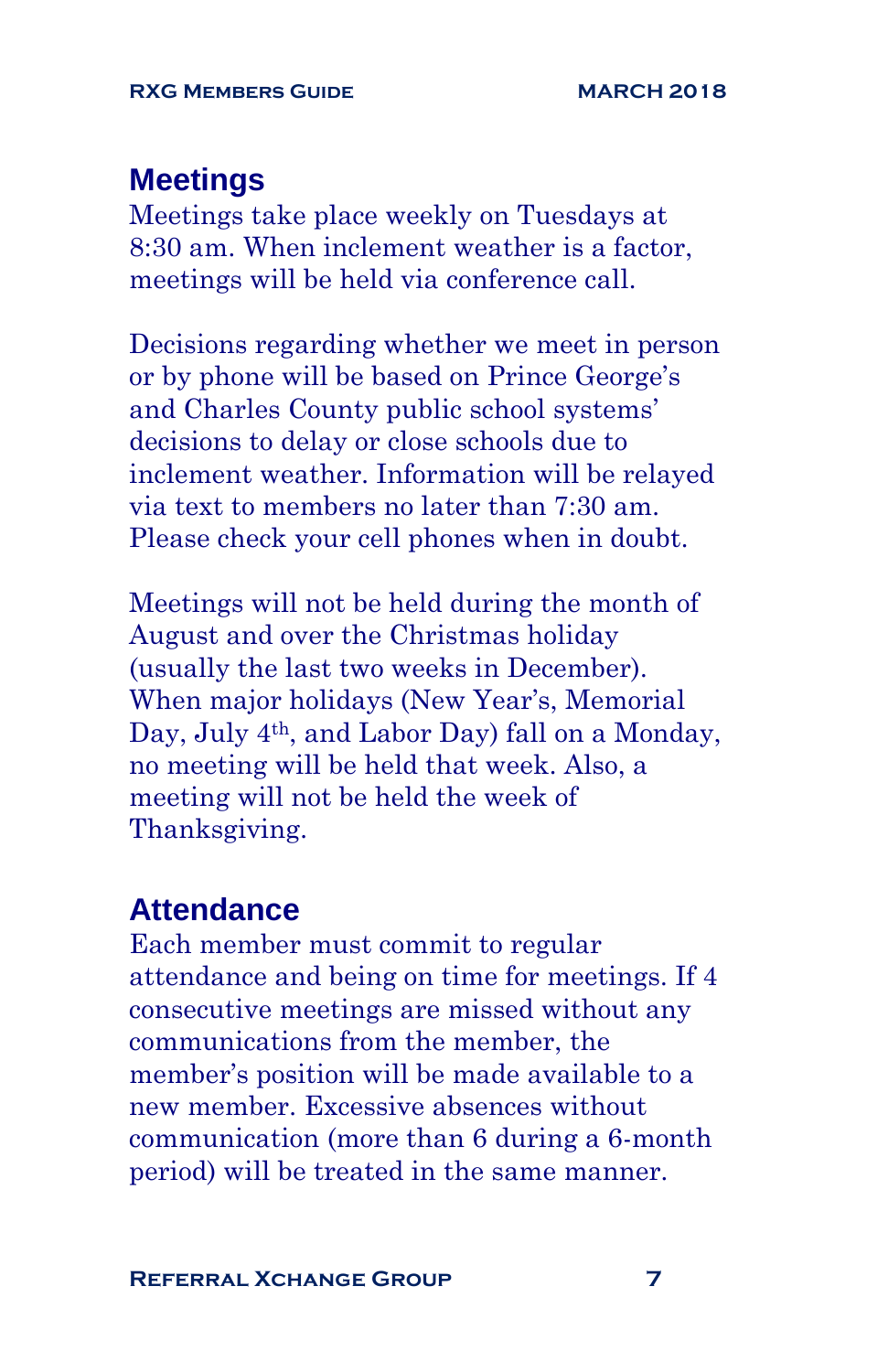## **Visitors**

Prospective members may visit twice before they must decide regarding membership in the organization.

### **Substitutes**

Each member may have a substitute up to four times during a 6-month period. The substitute must be able to conduct the member's 60 second infomercial and may do a 30-second infomercial on his/her business (if applicable). **Please note:** Non RXG members may not substitute for any member more than 4 times in a 6-month period. If a member continues to be absent more than six times in a 6-month period, they will be notified that their membership is in jeopardy and their position could be made available to a new member.

## **Presentations**

Members who are pre-selected for 10-minute presentations should be provided with sufficient time to prepare their presentation. Creating a monthly roster is a good way to ensure participation by all members. Presenters should plan to give away a small gift at the end of their presentation. The gift can be a product or service and should have a value from \$5-\$20.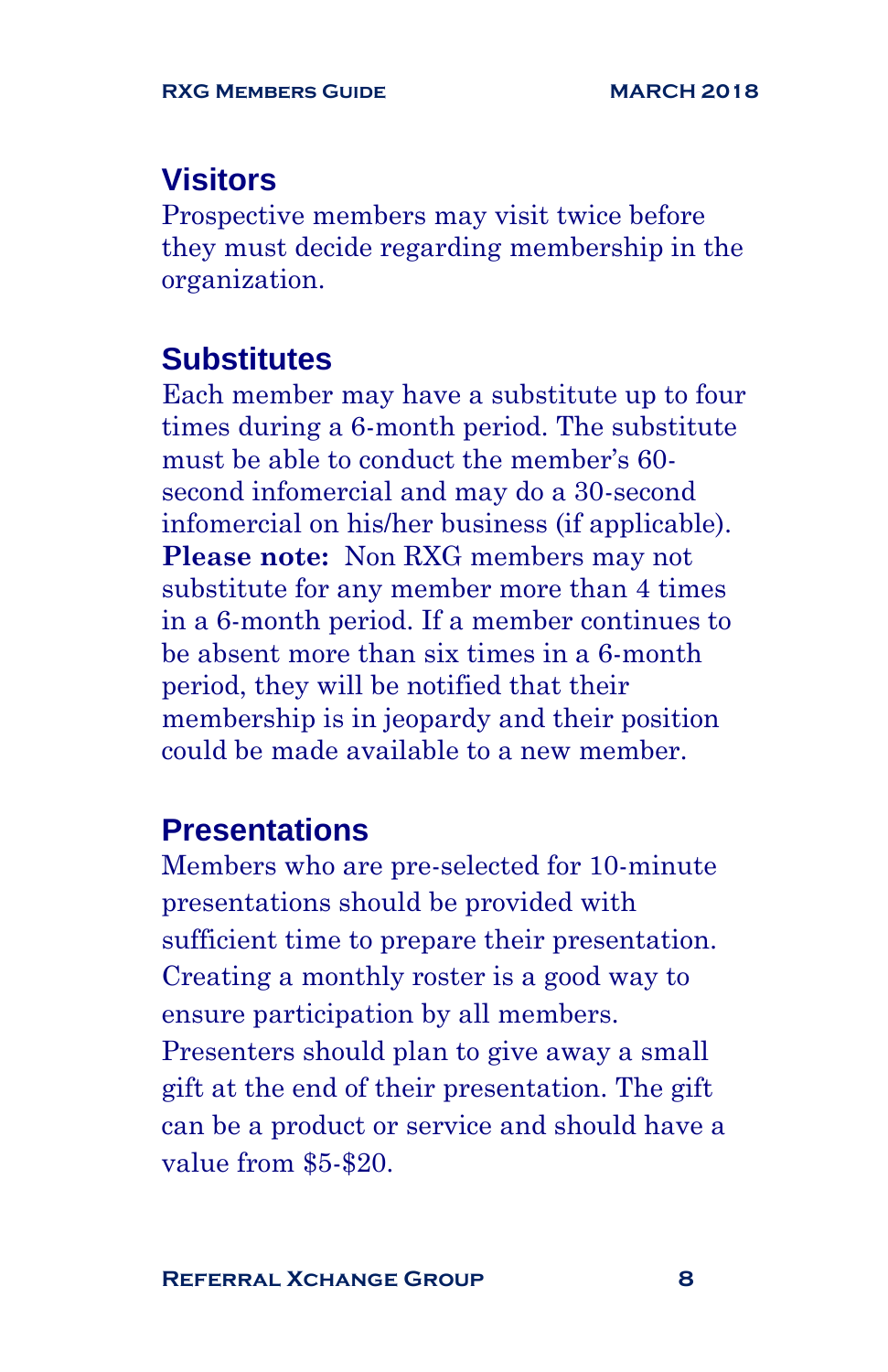## **Referrals**

Referrals should be reserved for members only. If members are excited about the services/products offered by a visitor, they should be encouraged to set up a one-onone with that individual. Visitors should be encouraged to join the organization to receive referrals.

## **Website**

The RXG website [\(www.rxgroup.org\)](http://www.rxgroup.org/) is an electronic resource for members and provides basic information for potential members. Through the website, members can stay abreast of upcoming events. RXG members may also order replacement tote bags, business card holders, and name badges in the members' area as well as renew membership, download forms, read articles and more.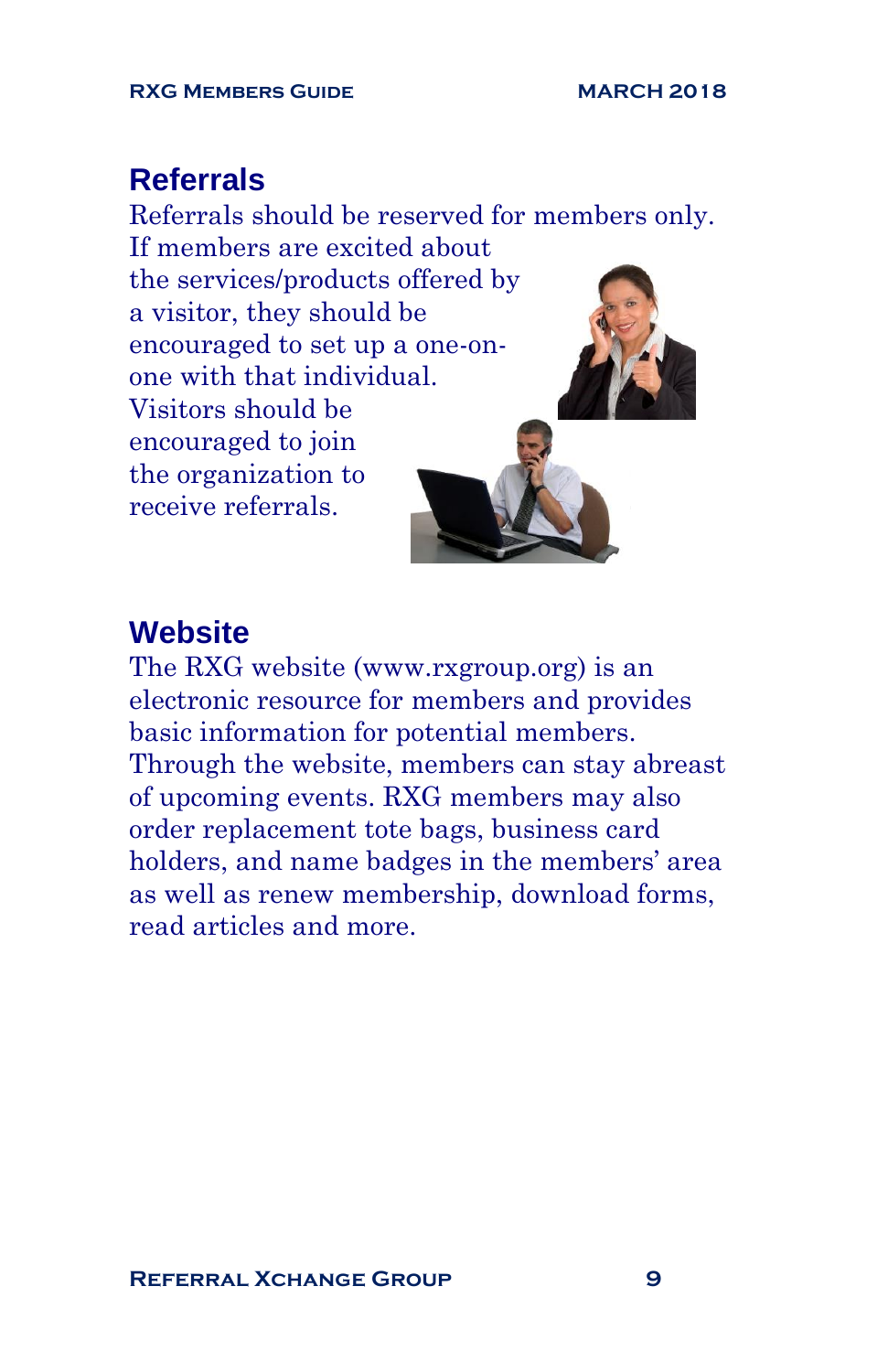#### **RXG MEMBERS GUIDE MARCH 2018**

#### **Sample Meeting Agenda**

#### **Open Networking**

The group should network up to 10 minutes prior to meeting starting.

#### **Call to Order**

The meeting leader calls the meeting to order. The visitor host should provide the meeting leader with the name and business card of any guest(s).

#### **Welcome**

The meeting leader will welcome members and guest(s).

#### **Organization Overview**

The meeting leader will provide a brief overview of the organization and state the purpose of the Referral Xchange Group when visitors are present.

#### **Education**

During this segment, a designated individual will share information about networking, small business advice, training, and other relevant topics of interest.

1 minute

10 minutes

#### 1 minute

3 minutes

10 minutes

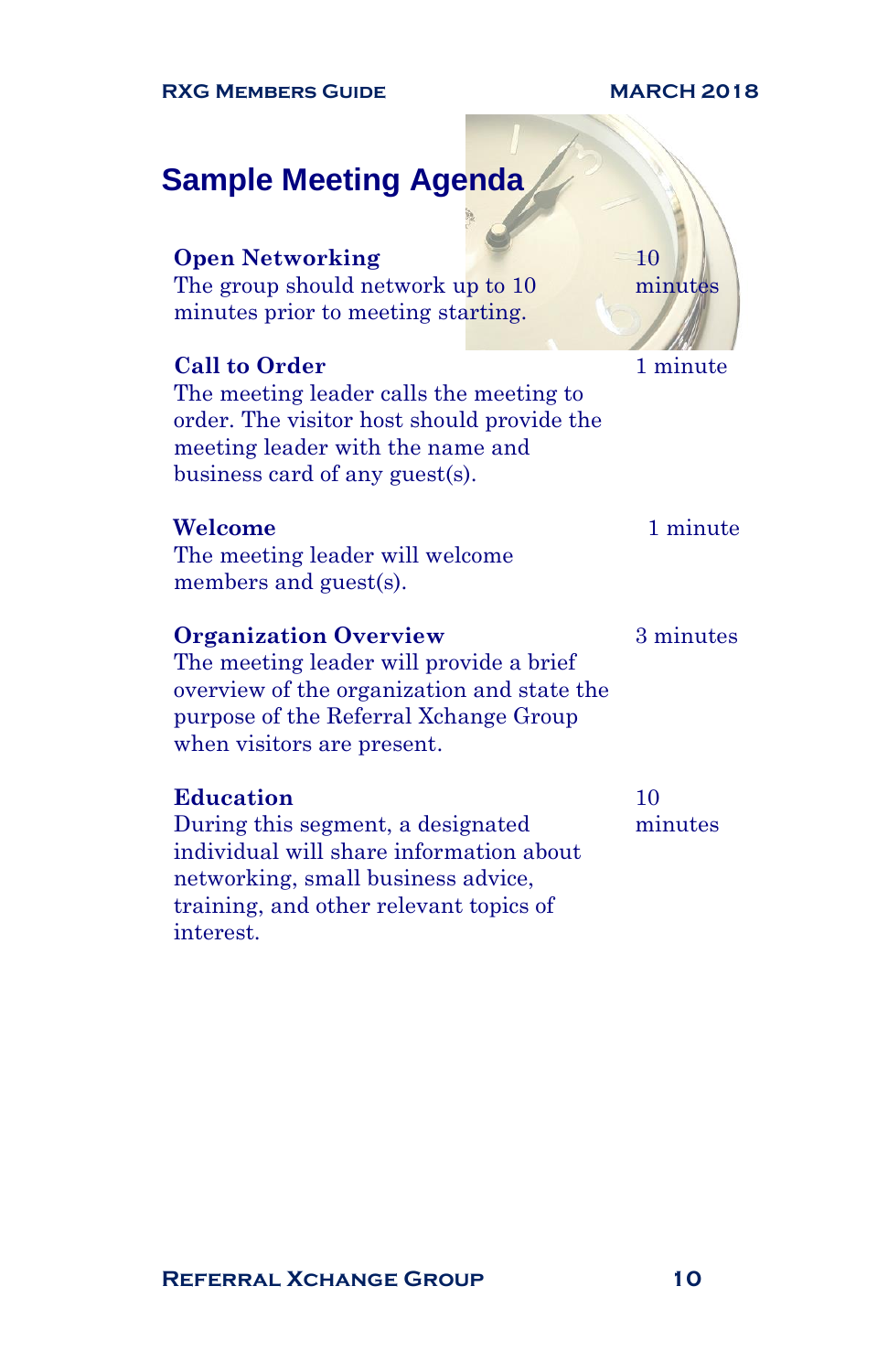#### RXG MEMBERS GUIDE<br>
MARCH 2018

| <b>Presentation</b><br>A pre-selected member will discuss their<br>business in detail using handouts,<br>overheads, slides or other presentation<br>displays to convey their message to the<br>group. Guest speakers/presenters should<br>provide current information about<br>business world.<br>OR.<br>One-on-One<br>Members and guests are paired together<br>for 5-minute interviews of each other. | 15<br>minutes          |
|---------------------------------------------------------------------------------------------------------------------------------------------------------------------------------------------------------------------------------------------------------------------------------------------------------------------------------------------------------------------------------------------------------|------------------------|
| <b>Infomercials</b><br>All members will identify themselves and<br>their businesses. They should share how<br>the group can help them grow their<br>business. Guests will follow suit.                                                                                                                                                                                                                  | 1 minute<br>per person |
| <b>Referral Exchange</b><br>Using the referral forms, members should<br>exchange referrals. Guests may also<br>make referrals. Members should be<br>encouraged to set up one-on-ones prior to<br>giving non-members referrals.                                                                                                                                                                          | $5 - 10$<br>minutes    |
| Announcements<br>Upcoming events, business or personal<br>announcements should be shared at this<br>time.                                                                                                                                                                                                                                                                                               | 5 minutes              |
| <b>Closing Information</b><br>Positive closing thoughts and a reflective<br>time about the meeting should make up<br>the closing statements.                                                                                                                                                                                                                                                            | 2 minutes              |
| <b>Adjourn Meeting in Prayer</b>                                                                                                                                                                                                                                                                                                                                                                        |                        |

**Referral Xchange Group 11**